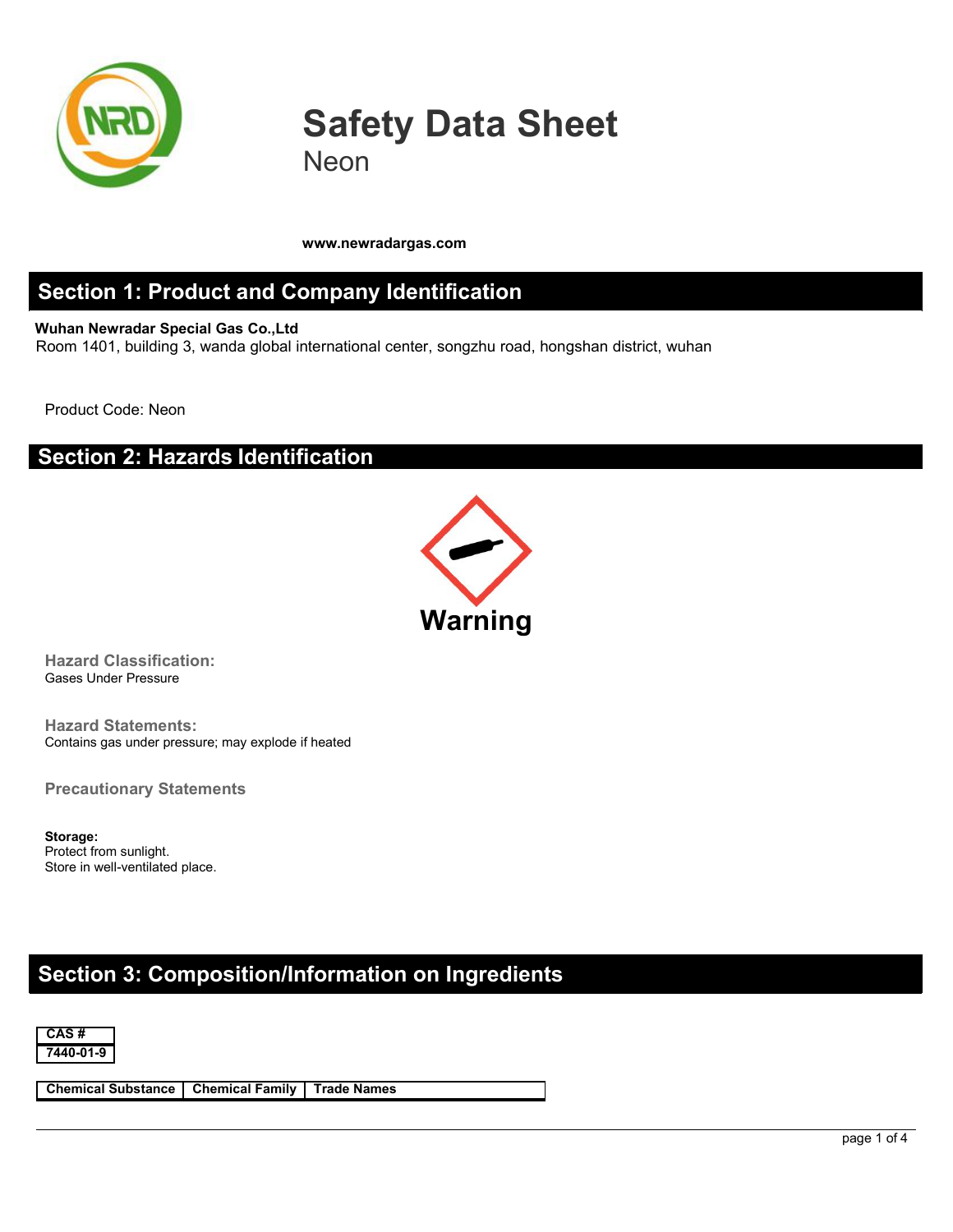| Chemical Substance   Chemical Family   Trade Names |                |                               |  |  |
|----------------------------------------------------|----------------|-------------------------------|--|--|
| <b>NEON</b>                                        | inorganic, gas | NEON, COMPRESSED, UN 1065, Ne |  |  |

### **Section 4: First Aid Measures**

| <b>Skin Contact</b>                                                                                                                                                                                                                                  | Eye<br>Contact                         | Ingestion                                                       | Inhalation                                                                                                                                                                                                                              | Note to<br><b>Physicians</b>           |
|------------------------------------------------------------------------------------------------------------------------------------------------------------------------------------------------------------------------------------------------------|----------------------------------------|-----------------------------------------------------------------|-----------------------------------------------------------------------------------------------------------------------------------------------------------------------------------------------------------------------------------------|----------------------------------------|
| If frostbite or freezing occur, immediately<br>flush with plenty of lukewarm water (105-<br>115 F; 41-46 C). DO NOT USE HOT WATER.<br>If warm water is not available, gently wrap<br>affected parts in blankets. Get immediate<br>medical attention. | Flush eyes<br>with plenty<br>of water. | If a large amount<br>is swallowed, get<br>medical<br>attention. | If adverse effects occur, remove to<br>uncontaminated area. Give artificial<br>respiration if not breathing. If breathing is<br>difficult, oxygen should be administered by<br>qualified personnel. Get immediate medical<br>attention. | For inhalation.<br>consider<br>oxygen. |

# **Section 5: Fire Fighting Measures**

| <b>Suitable Extinguishing Media</b>                                      | <b>Products of</b><br><b>Combustion</b> | <b>Protection of Firefighters</b>                                       |  |
|--------------------------------------------------------------------------|-----------------------------------------|-------------------------------------------------------------------------|--|
| Non-flammable. Use extinguishing media suitable<br>for surrounding fire. | Non-flammable                           | Respiratory protection may be needed for frequent or<br>heavy exposure. |  |

## **Section 6: Accidental Release Measures**

| <b>Personal Precautions</b>                                            | <b>Environmental Precautions</b> | <b>Methods for Containment</b> |
|------------------------------------------------------------------------|----------------------------------|--------------------------------|
| Keep unnecessary people away, isolate hazard area and deny entry. Stay | Prevent contamination of         | Stop leak if possible without  |
| upwind and keep out of low areas.                                      | environment                      | personal risk.                 |

| Methods for Cleanup   Other Information |               |
|-----------------------------------------|---------------|
| Not available                           | Not available |

## **Section 7: Handling and Storage**

| <b>Handling</b>                                                                                                                                                                          | Storage                          |  |
|------------------------------------------------------------------------------------------------------------------------------------------------------------------------------------------|----------------------------------|--|
| <b>Store</b><br>e and handle in accordance with all current requlations and standards.<br>↑ requlations:<br>. Subiect to storage <sup>.</sup><br>.29 CFR 1910.101.<br><b>OSHA</b><br>U.S | Protect cylinders from<br>damage |  |

#### **Section 8: Exposure Controls/Personal Protection**

**Exposure Guidelines**

**NEON: No occupational exposure limits established.**

#### **Engineering Controls**

Handle only in fully enclosed systems.

| <b>Eve Protection</b>                                                   | <b>Skin Protection</b>              | <b>Respiratory Protection</b> |
|-------------------------------------------------------------------------|-------------------------------------|-------------------------------|
| For the gas: Eye protection not required, but recommended. For the      | For the gas: Protective clothing is | Respiratory protection        |
| liquid: Wear splash resistant safety goggles. Contact lenses should not | not required. For the liquid: Wear  | may be needed for             |
| be worn. Provide an emergency eye wash fountain and quick drench        | appropriate protective, cold        | frequent or heavy             |
| shower in the immediate work area.                                      | insulating clothing.                | exposure.                     |

**General Hygiene considerations**

- **Avoid breathing vapor or mist**
- **Avoid contact with eyes and skin**
- **Wash thoroughly after handling and before eating or drinking**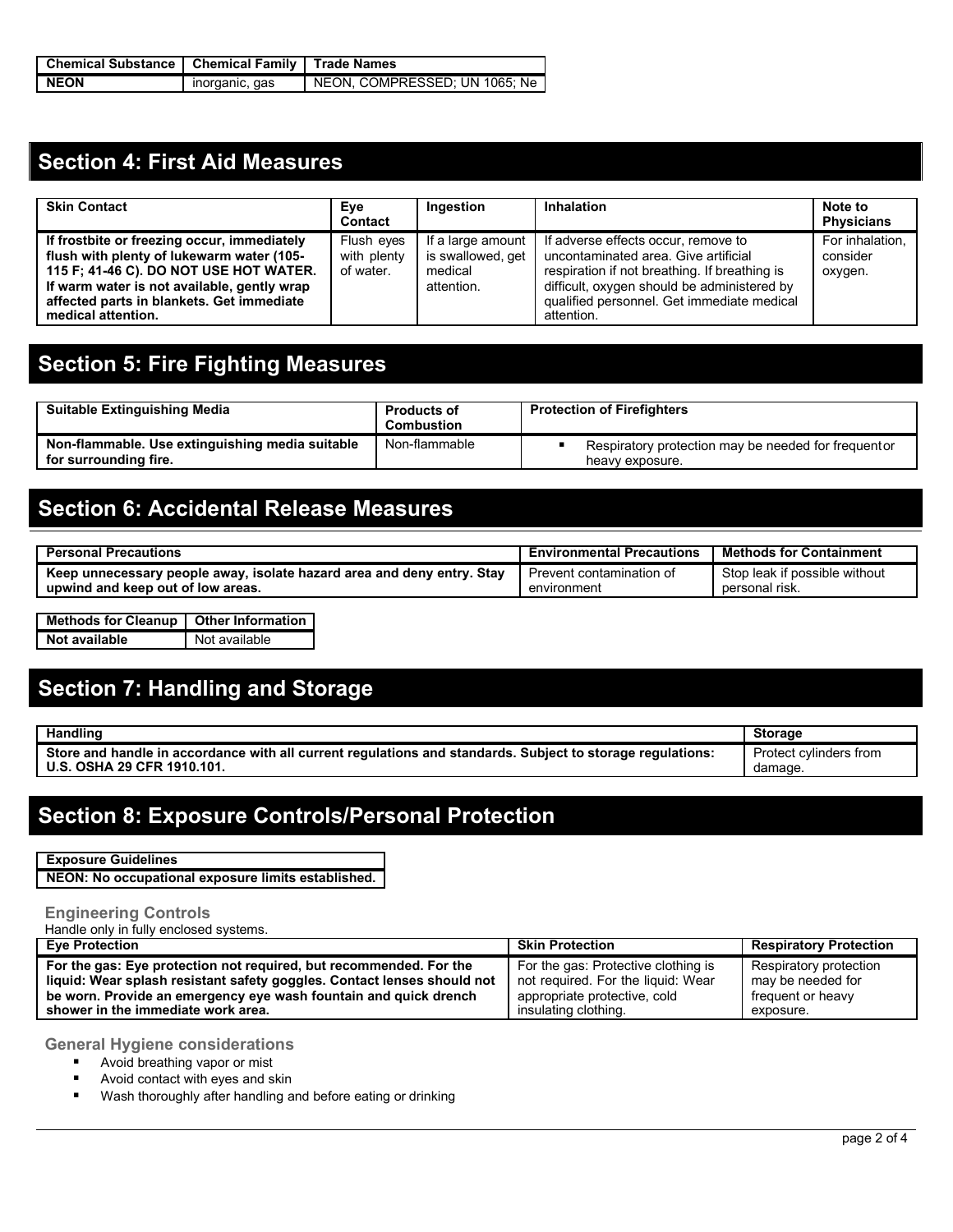## **Section 9: Physical and Chemical Properties**

| <b>Physical State</b> | Appearance | Color     | Change in<br><b>Appearance</b> | Form<br>Physical | Odor     | Гaste     |
|-----------------------|------------|-----------|--------------------------------|------------------|----------|-----------|
| Gas                   | Clear      | Colorless | N/A                            | Gas              | Odorless | Fasteless |

| Point<br>. lash        | <b>Flammability</b> | <b>Coefficient</b><br>.<br>rtition | .<br>Autolanition<br>Temperature | Upper<br>—∡plosive ' ⊺<br>Limits | ≣xnlosive<br>.imits<br>_owe <sup>.</sup> |
|------------------------|---------------------|------------------------------------|----------------------------------|----------------------------------|------------------------------------------|
| <b>flammable</b><br>NΟ | ot available<br>Nο  | available<br>N01                   | Nontlammable                     | Nonflammable                     | Nonflammable                             |

| <b>Boiling</b><br><b>Point</b>     | Freezing<br>Point  | Vapor<br><b>Pressure</b> | Vapor<br><b>Density</b> | <b>Specific</b><br>Gravity | Water<br><b>Solubility</b> | рH                | Odor<br><b>Threshold</b> | <b>Evaporation</b><br>Rate | <b>Viscosity</b>          |
|------------------------------------|--------------------|--------------------------|-------------------------|----------------------------|----------------------------|-------------------|--------------------------|----------------------------|---------------------------|
| -411 F<br>$(-246)$<br>$\mathbf{C}$ | -416 F (-<br>249 C | 760<br>mmHg@<br>$-246C$  | 0.6964<br>(Air=1`       | Not<br>applicable          | Slightly<br>soluble        | Not<br>applicable | Not<br>available         | Not<br>applicable          | 0.03181<br>cP @<br>26.8 C |

| Molecular<br>Weight | <b>Molecular</b><br>Formula | <b>Density</b>   | Weight per<br>Gallon | <b>Volatility by</b><br><b>Volume</b> | <b>Volatility</b> | <b>Solvent Solubility</b> |
|---------------------|-----------------------------|------------------|----------------------|---------------------------------------|-------------------|---------------------------|
| 20.179              | Ne                          | $0.9002$ g/L @ 0 | Not available        | 100%                                  | Not<br>applicable | Soluble: Liquid<br>oxyger |

## **Section 10: Stability and Reactivity**

| <b>Stability</b>                                                   | .<br>Conditions<br>to<br>، Avoic              | <b>Incompatible Materials</b>                       |
|--------------------------------------------------------------------|-----------------------------------------------|-----------------------------------------------------|
| <b>Stable</b><br>pressure.<br>l temperatures and<br>t normal<br>at | Stable at normal temperatures and<br>pressure | is inert.<br><b>None</b><br><b>Neon</b><br>≧ known. |

| Hazardous Decomposition Products   Possibility of Hazardous Reactions |                      |
|-----------------------------------------------------------------------|----------------------|
| None.                                                                 | Will not polymerize. |

### **Section 11: Toxicology Information**

#### **Acute Effects**

| <b>Not</b><br>Nausea, vomiting, difficulty breathing, irregular heartbeat, head ache, dizziness, disorientation, mood swings, tingling<br>Not<br>available<br>available<br>sensation, loss of coordination, suffocation, convulsions, unconsciousness, coma | Oral LD50 | Dermal<br>LD50 | <b>Inhalation</b> |
|-------------------------------------------------------------------------------------------------------------------------------------------------------------------------------------------------------------------------------------------------------------|-----------|----------------|-------------------|
|                                                                                                                                                                                                                                                             |           |                |                   |

| <b>Eve Irritation</b> | <b>Skin Irritation</b> | <b>Sensitization</b>                                         |
|-----------------------|------------------------|--------------------------------------------------------------|
|                       |                        | Liquid: frostbite   Liquid: frostbite   Difficulty breathing |

#### **Chronic Effects**

|                      |                                 | Carcinogenicity   Mutagenicity   Reproductive Effects   Developmental Effects_ |
|----------------------|---------------------------------|--------------------------------------------------------------------------------|
| <b>Not available</b> | I Not available I Not available | No data                                                                        |

# **Section 12: Ecological Information**

#### **Fate and Transport**

| <b>Eco toxicity</b>                  | Persistence / Degradability | Bioaccumulation / Accumulation | <b>Mobility in Environment</b> |
|--------------------------------------|-----------------------------|--------------------------------|--------------------------------|
| <b>Fish toxicity: Not available</b>  | Not available               | Not available                  | Not available                  |
| Invertibrate toxicity: Not available |                             |                                |                                |
| Algal toxicity: Not available        |                             |                                |                                |
| <b>Phyto toxicity: Not available</b> |                             |                                |                                |
| Other toxicity: Not available        |                             |                                |                                |

# **Section 13: Disposal Considerations**

**Dispose in accordance with all applicable regulations.**